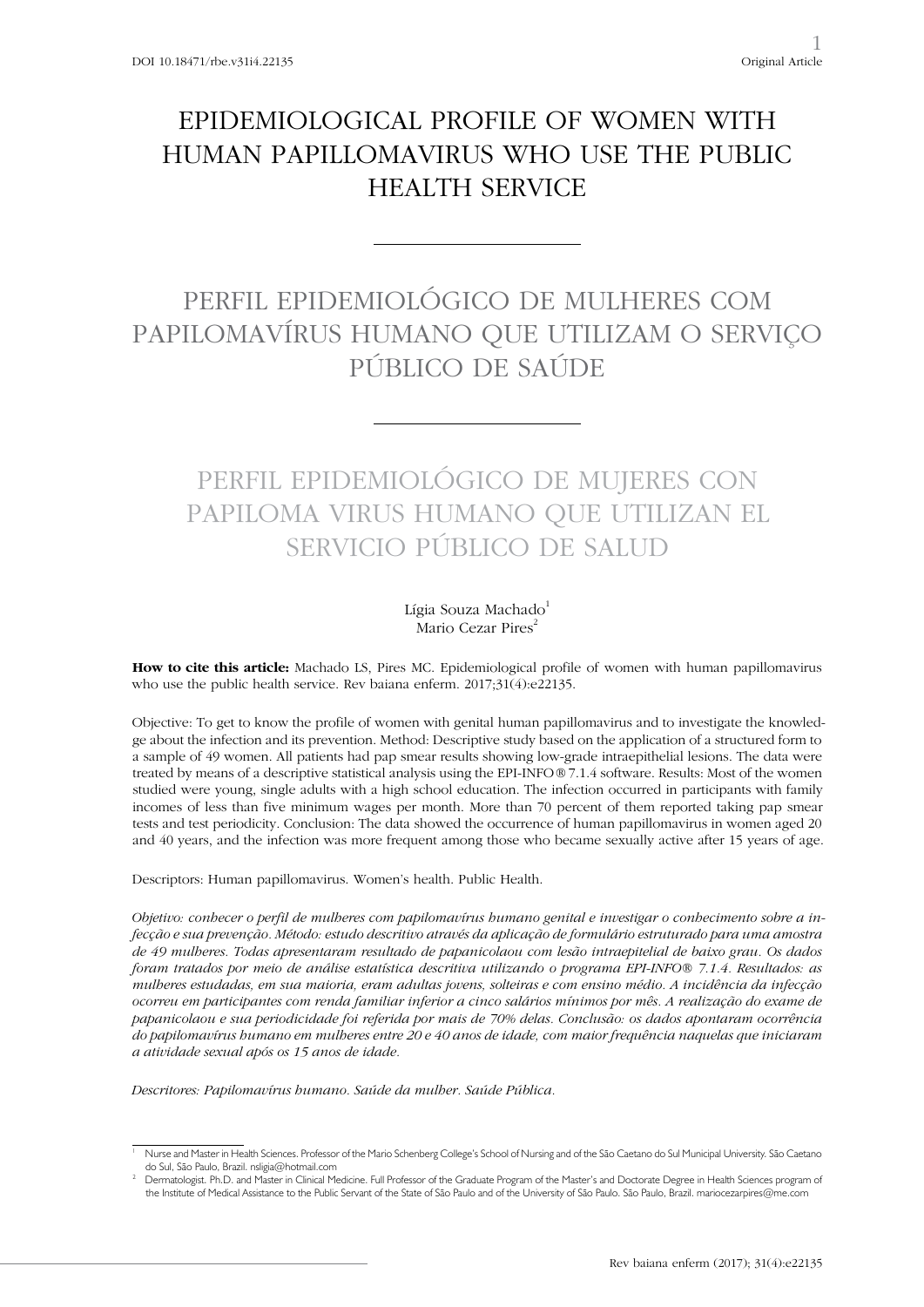*Objetivo: conocer el perfil de mujeres con papiloma virus humano genital e investigar el conocimiento sobre la infección y su prevención. Método: estudio descriptivo a través de la aplicación de formulario estructurado para una muestra de 49 mujeres. Todas presentaron resultado de Papanicolaou con lesión intraepitelial de bajo grado. Los datos fueron tratados mediante análisis estadístico descriptivo utilizando el programa EPI-INFO® 7.1.4. Resultados: las mujeres estudiadas, en su mayoría, eran adultas jóvenes, solteras y con enseñanza media. La incidencia de la infección ocurrió en participantes con ingreso familiar inferior a cinco salarios mínimos por mes. La realización del examen de Papanicolaou y su periodicidad fue referida por más del 70% de ellas. Conclusión: los datos apuntaron la ocurrencia del papiloma virus humano en mujeres entre 20 y 40 años de edad, con mayor frecuencia en aquellas que iniciaron la actividad sexual después de los 15 años de edad. Descriptores: Papiloma virus humano. Salud de la mujer. Salud pública.*

**Introdução**

Human papillomavirus (HPV) is the most common sexually transmitted infection (STI) in the world. It can infect skin cells or cause a wide variety of diseases, such as cervical cancer $(1)$ .

The literature describes several aspects of the human papillomavirus infection. It causes common and genital warts, and is a global virus that has no preference in terms of gender, age or race, rendering it a serious public health issue due to its prevalence and dissemination $^{(2)}$ .

 More than 100 types of HPV have been identified, of which 40 can infect the female and male anogenital region $^{(3)}$ .

It is estimated that most women are infected with genital HPV at the onset of sexual activity, its incidence becomes evident in the juvenile phase of the female population aged 20 to 29 years, and it decreases with advancement of maturity; the second peak of the disease, meanwhile, is among individuals aged 50 to 60 years<sup> $(4)$ </sup>.

Brazil is one of the world leaders in the incidence of genital HPV. The World Health Organization (WHO) assessed the number of individuals infected with HPV via sexually transmitted infection in the sexually active population, and 685,400 cases are reported each year. Data show that this STI is one of the diseases that most affects young women aged 15 to 25 years. Although it is an infectious disease that also occurs in males, we found that there are fewer cases among men because of their low levels of demand for treatment and because of prejudice $^{(5)}$ .

Some authors report that most infections caused by genital HPV regress naturally, and often go unnoticed by the woman $^{(6)}$ . Forms of contact include latent infection, as the virus may remain "dormant" within the cell for many years; subclinical infection, when there is no visible lesion and clinical infection, and there is also the form in which there are few visible clinical lesions, such as warts, papules or maculae.

In the last decade, persistent infections with high oncogenic risk subtypes of the HPV virus are associated as a necessary, but not sufficient cause for the development of cervical cancer. In addition to genital HPV infection, there are classic risk factors that may be related to the origin of this carcinoma, such as the prolonged use of oral contraceptives, immunosuppression, the early onset of sexual activity, having multiple sexual partners throughout one's life, and high parities (non-surgical deliveries), nutritional deficiencies, smoking, HIV and other sexually transmitted infections $(7,8)$ .

The WHO estimates that 291 million women worldwide are carriers of the genital HPV virus, 32 percent of whom are infected with types 16 and  $18^{(9)}$ .

The National Cancer Institute (INCA) estimates there were 527,000 cases of cervical cancer in women worldwide in 2012. It also contributes significantly to the burden of the disease in women, being the second most common and the second cause of death from cancer among women<sup>(10)</sup>. The main risk factor for cervical cancer is infection with human papillomavirus.

It is assumed that at least half of all sexually active people will come into contact with the genital HPV virus. The use of the contraceptive method and the progress of the feminist movement have greatly contributed to female sexual behavior, leading women to become sexually active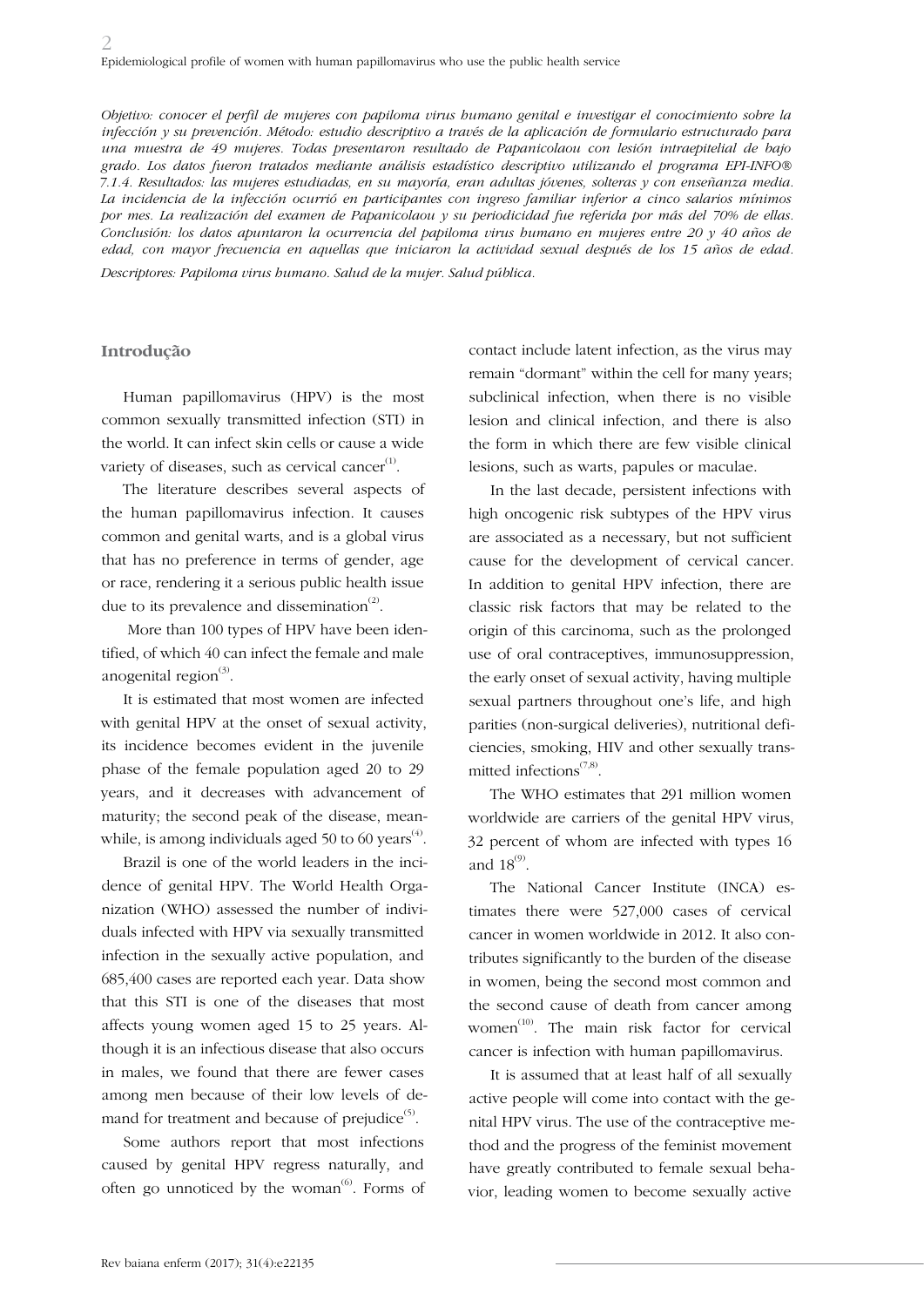prematurely and making them increasingly vulnerable to sexually transmitted infections<sup>(11)</sup>.

Epidemiological studies on the infection<sup> $(3,4)$ </sup> have documented a substantial preponderance in which an early onset of sexual activity and a low adherence to condom use are risk factors for both infection and reinfection by HPV. In view of the above, the purpose of this study was to get to know the profile of women with genital human papillomavirus and to investigate their knowledge about the infection and its prevention, thus contributing to identify the context of the actual situation of STIs in Brazil.

In addition to these considerations, it is worth mentioning that infection with HPV is very frequent, and precursor lesions may develop, which, if not identified and treated, may progress to cancer, especially in the cervix.

Thus, this study may allow for the construction of strategies for the development of sexual education in public services and help clarify the population about the importance of using condoms in all sexual relations.

### **Method**

This is a retrospective, descriptive study with a quantitative approach carried out at a central health unit in the city of Ribeirão Pires, state of São Paulo. This unit is a reference for the referral of all cytopathological tests showing cellular abnormalities in the municipality.

The population's main form of access to the public health system in Ribeirão Pires is through the five Basic Health Units (UBS) and the five Family Health Units (USF) providing basic care in the city, at which routine care is given by nurses, general practitioners, pediatricians, and gynecologists. A few of them also have psychologists and dentists available.

The study's target population consisted of 62 women found in the medical records of the Cervical Cancer Information System (Siscolo). The inclusion criteria for this study were the results of a cytopathological test showing cellular abnormalities compatible with HPV; additionally, the person had to reside in the municipality and

have carried out the preventive examination in the municipality's public network between 2012 and 2014. Women with immunodeficiencies (including HIV infection), CIN 2 and CIN4 pap smear results, and an inconclusive medical diagnosis were excluded from this study.

To undertake the survey, telephone contact was made, and an appointment scheduled to collect the information at the health unit, in a private room. In addition, a few interviews were conducted at some of the women's homes. The study was conducted between October and December 2015. Of the 62 women, 49 responded to the forms.

Due to the lack of data, a structured form was used to collect the information that was not found in the medical records, such as personal identification, sociodemographic and gynecological data, and knowledge about the infection.

The forms were self-administered, and the researcher offered help if the person had questions. However, the questionnaire did not involve the direct participation of other people to avoid possible constraints and minimize possible distress. The results were organized in the EPI INFO® software, release 7.1.4 which is in the public domain, and transported to Excel 2016® spreadsheets. The data were analyzed using descriptive statistics, organizing numerical data into absolute and percentage frequency distribution tables.

It should be emphasized that the study was analyzed and approved by the Research Ethics Committee of the Institute of Medical Assistance to the Public Servant of the State of São Paulo (IAMSPE-SP), under case number 348,886. All the data obtained were treated confidentially to ensure participant anonymity. Before answering the forms, clarifications were provided to the participants concerning the confidentiality and scientific nature of the study and signed the Term of Free and Informed Consent (TFIC).

### **Results**

Participating in this study were 49 women with test results showing low-grade intraepithelial lesions. The mean age of the group was 31.61 years, corresponding to 65.30 percent.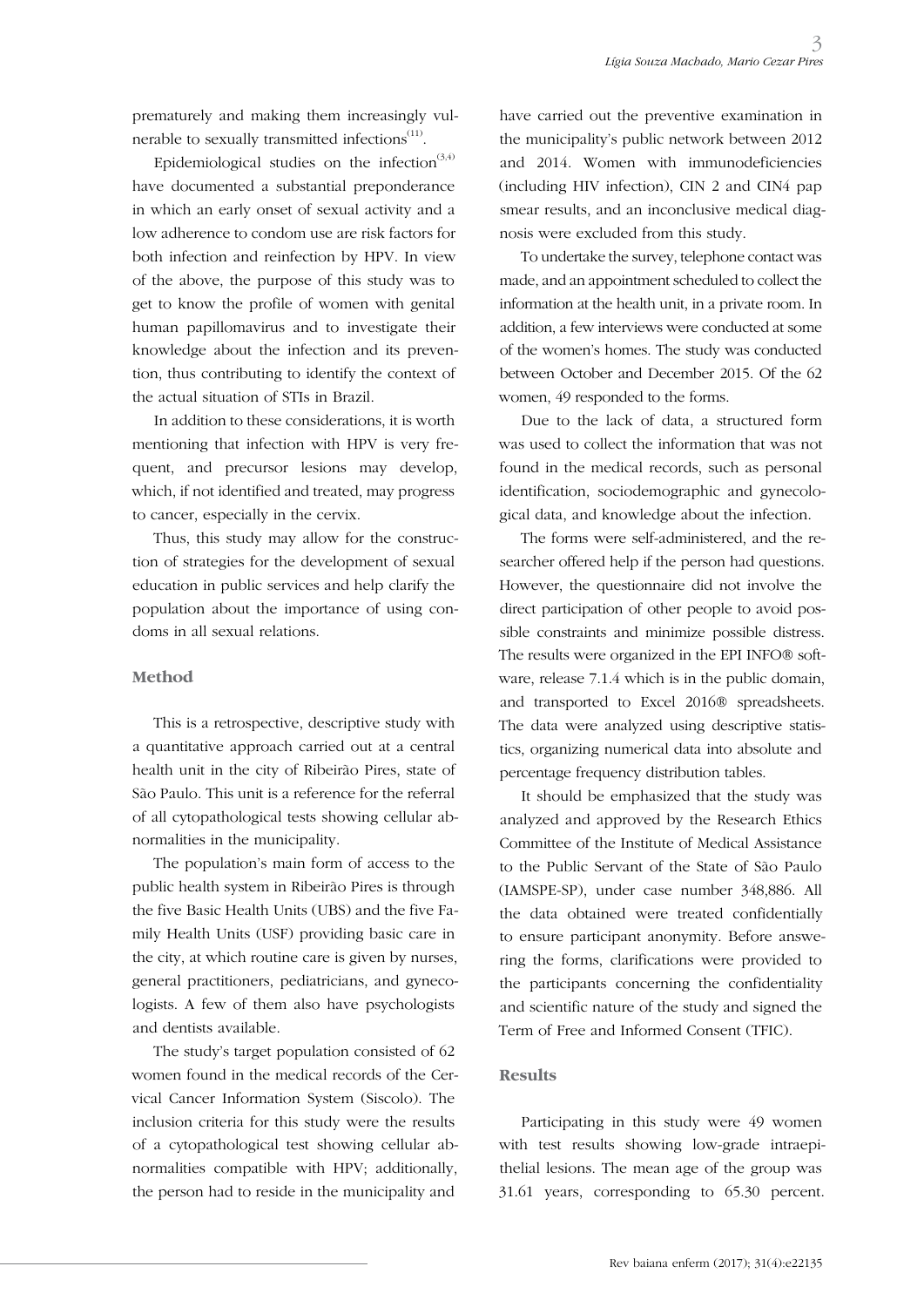There was a significant number of unmarried women, 26 (53.06%), a higher prevalence of this infection among women enrolled in high school 20 (40.82%), and a population of low income women 42 (85.72 %) (Table 1).

Table 2 features the obstetric history. As for the number of children, 25 (51.02%) reported having one or more children; 30 (61.22%) used some type of contraceptive method; 44 (89.80%) started their sexual lives after 15 years of age, and two thirds of the women, 34 (69.39%), stated that they do not usually use condoms during intercourse.

Information on the gynecological-obstetric data is featured in Table 3. Most interviewees, 41 (83.67%), do preventive screening, and 37 (75.51%) of them did so regularly. However, it should be emphasized that two (4.08%) said they never took the test, and that they only went to the health unit due to clinical manifestations suggestive of STI. The study showed that 45 (91.84%) of the women reported that their menstrual cycles are regular.

**Table 1** – Distribution of women infected with human papillomavirus (HPV) based on socioeconomic and demographic variables. Ribeirão Pires, São Paulo, Brazil, 2015. (N = 49)

| Variable             | N  | $\frac{0}{0}$ |
|----------------------|----|---------------|
| Age group            |    |               |
| 15-20 yoa            | 8  | 16.33         |
| $21 - 30$            | 16 | 32.65         |
| 31-40 уоа            | 16 | 32.65         |
| 41-50 yoa            | 6  | 12.24         |
| > 51 years           | 3  | 6.12          |
| Marital status       |    |               |
| Married              | 12 | 24.49         |
| Separated            | 8  | 16.33         |
| Single               | 26 | 53.06         |
| Widower              | 3  | 6.12          |
| Schooling            |    |               |
| No schooling         | 1  | 2.04          |
| Elementary Education | 13 | 26.53         |
| High School          | 20 | 40.82         |
| College              | 15 | 30.61         |
| Family income (MW)*  |    |               |
| < 5 wages            | 42 | 85.71         |
| > 5 wages            | 7  | 14.29         |

Source: Prepared by the author

\*MW = Minimum wage (Considered the Brazilian minimum

wage in effect in the year of 2015, or R\$788.00).

Table 4 features data on genital HPV; approximately half of the interviewees claimed to be aware of it, 27 (55.10%); however, we highlighted eight (16.33%) who said they had never heard about HPV. Regarding virus transmission, 44 (89.80%) women were aware of the transmission of the disease, reporting that it was a sexually transmitted disease/virus, a possible cause of cervical cancer, and that the virus affects only women.

**Table 2** – Main risk factor variables among women infected with human papillomavirus (HPV). Ribeirão Pires, São Paulo, Brazil, 2015. (N = 49)

| Variable                      | N  | $\frac{0}{0}$ |
|-------------------------------|----|---------------|
| Children                      |    |               |
| No                            | 24 | 48.98         |
| Yes $(1-3 \text{ children})$  | 25 | 51.02         |
| Use of a contraceptive method |    |               |
| No                            | 19 | 38.78         |
| Yes                           | 30 | 61.22         |
| Smoking                       |    |               |
| No                            | 37 | 75.51         |
| Yes                           | 12 | 24.49         |
| Onset of sexual activity      |    |               |
| < 15 years                    | 5  | 10.20         |
| $> 15$ years                  | 44 | 89.80         |
| Use condoms                   |    |               |
| No                            | 34 | 69.39         |
| Yes (in all sexual relations) | 15 | 30.61         |

Source: Prepared by the author

**Table 3** – Gynecological-obstetrical data of women infected with human papillomavirus (HPV). Ribeirão Pires, São Paulo, Brazil, 2015. (N = 49)

| <b>Variable</b>        | N  | $\frac{0}{0}$ |
|------------------------|----|---------------|
| Preventive examination |    |               |
| Yes                    | 41 | 83.67         |
| No                     | 8  | 16.33         |
| Pap smear periodicity  |    |               |
| Never did one          | 2  | 4.08          |
| 1 year                 | 37 | 75.51         |
| 2 years                | 10 | 20.41         |
| 3 years                |    |               |
| Menstrual cycle        |    |               |
| No                     | 4  | 8.16          |
| Yes                    | 45 | 91.84         |

Source: Prepared by the author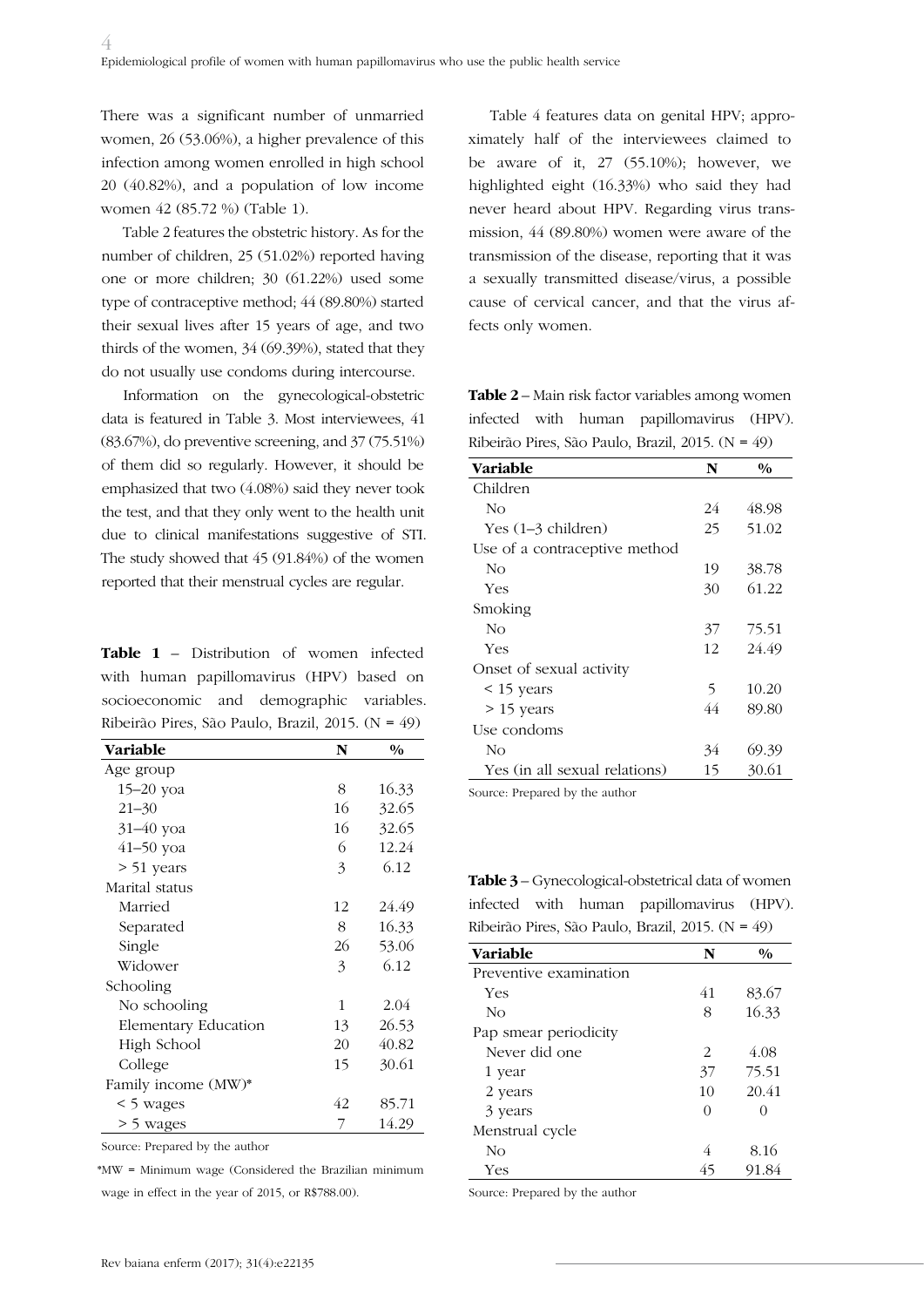| Ribeirão Pires, São Paulo, Brazil, 2015. (N = $49$ ) |                |               |
|------------------------------------------------------|----------------|---------------|
| <b>Variable</b>                                      | N              | $\frac{0}{0}$ |
| Is aware of HPV                                      |                |               |
| Never heard about it                                 | 8              | 16.33         |
| I have heard about it                                | 14             | 28.57         |
| I know it                                            | 27             | 55.10         |
| How it is contracted                                 |                |               |
| Sharing cutlery                                      | $\overline{0}$ | 0             |
| Sexual route                                         | 49             | 100           |
| Frequenting the same space                           | $\theta$       | $\Omega$      |
| as an infected person                                |                |               |
| Skin contact                                         | 4              | 8.16          |
| Other                                                | $\theta$       | $\Omega$      |
| No opinion                                           | 1              | 2.04          |
| HPV infection affects                                |                |               |
| Only men                                             | $\theta$       | $\Omega$      |
| Only women                                           | 24             | 48.98         |
| Men and women                                        | 18             | 36.73         |
| No opinion                                           | 7              | 14.29         |
| HPV has symptoms                                     |                |               |
| Always symptomatic                                   | 7              | 14.29         |
| Sometimes symptomatic                                | 24             | 48.98         |
| Never symptomatic                                    | 6              | 12.24         |
| No opinion                                           | 12             | 24.49         |
| Prevention of HPV                                    |                |               |
| Other methods                                        | $\Omega$       | $\Omega$      |
| Condom                                               | 49             | 100           |
| $11.1$ $11.1$<br>$\mathbf{r}$                        |                |               |

**Table 4** – Degree of knowledge about human papillomavirus (HPV) among infected women. Ribeirão Pires, São Paulo, Brazil, 2015. (N = 49)

Source: Prepared by the author.

#### **Discussion**

Women have been shown to be especially vulnerable to sexually transmitted infections. Most of them are contaminated at full reproductive age. The best way to detect genital HPV infections in women is through gynecological examinations, using colposcopy and collecting pap smear material $^{(12)}$ .

Cervical cancer has been growing significantly in different Brazilian territories, and this disease is mostly associated with human papillomavirus infection<sup>(13)</sup>. Insofar as the results are concerned, the mean age of women with cytopathologic changes suggestive of HPV infection was 31.6 years, ranging from 21 to 40 years: 32 (65.30%) (14). Comparing with the literature, a study carried out in the state of Pará presented a similar picture, with most women in the 21–40-year age

group. Meanwhile, in Uruguaiana, in the state of Rio Grande do Sul, this association was not confirmed, since genital HPV infection prevailed among younger women, aged fewer than 25  $years^{(14,15)}$ . We believe that the differences between the studies are due to the unique characteristics of the respective populations, which have their own cultural aspects and different sexual habits.

In this study, we noted human genital papillomavirus was frequent in a portion of the single women. This suggests that they may have more sexual partners and, consequently, more exposure, especially to infectious diseases transmitted through sexual intercourse. A similar result was also noted in the United States $^{(16)}$ . However, a survey conducted in the state of São Paulo, and another one in a South Asian country, Bangladesh, showed a higher percentage among married women. It is assumed that married women, for considering their relationship as stable, focus on other aspects, such as the use of contraceptives, birth control or tubal surgery, and do not use condoms. They postulate that they trust their companions' loyalty, and use no barrier method $(17,18)$ . We believe that due to the controversies found in the different studies, marital status is not the most relevant factor for contamination with genital HPV.

In our study, we found a higher prevalence of this infection among women with high school educations. From this perspective, several authors have pointed to a higher risk for HPV infections among women with lower levels of education<sup> $(11)$ </sup>. These data show an obstacle to determining an isolated finding, since there is likely to be an association with other risk factors. We believe that educational level differences are related to the study sites' conditions, and cannot be correlated with the presence of HPV.

Insofar as family income is concerned, wage diversity is a characteristic of the Brazilian population. The study brought a picture of women with incomes between one and three minimum wages, a low socioeconomic level, despite their level of schooling.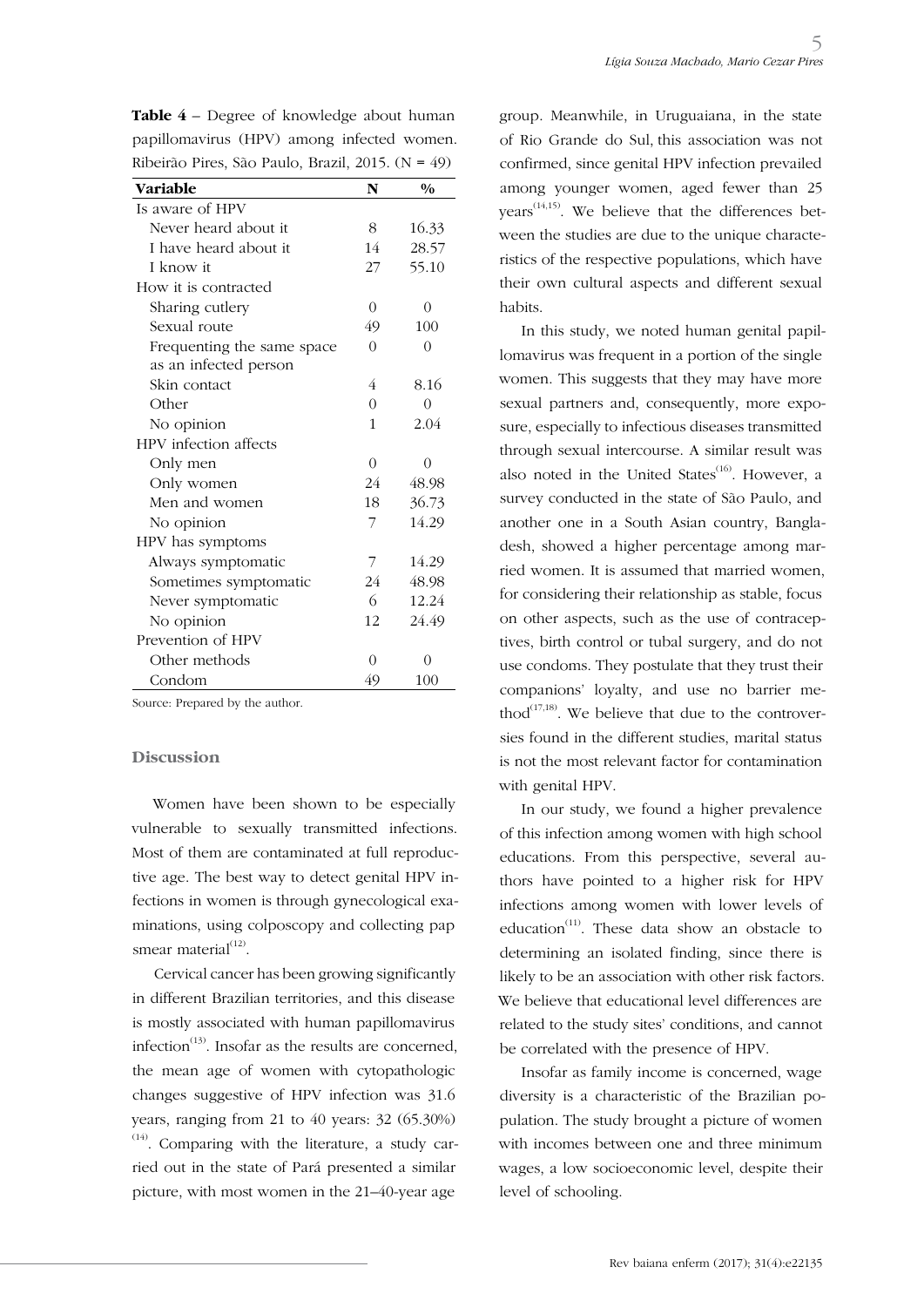We found that many low-income women, in general, use the basic health unit. A few authors have analyzed the family income of women with genital HPV and have concluded that most of them were low-income women, largely earning one to three minimum wages. These data are in line with our study<sup>(19,20,21)</sup>.

Regarding gynecological-obstetric data, some studies have related multiparity with a risk of infection by genital HPV and, consequently, cervical cancer<sup>(11)</sup>. In this study, however, it was noted that slightly more than half of the women had one or more children, and there was no significant difference with the nulliparous women. Although not statistically significant, we highlight a slightly larger rate of HPV infection among women with one, two, and three children. A possible explanation for this data may be the lower age range of the women in the present study compared to those of other authors. In Nova Iguaçu, in the metropolitan region of Rio de Janeiro, it was noted that most of the interviewees had one or more children. A few studies justify such an outcome based on the fact that, with multiparity, the transitional epithelium of the ectocervix would be maintained for many years, leaving it more exposed to the virus; this was not proved in this survey, however $^{(22)}$ .

We emphasize that some of the interviewees confirmed they used oral contraceptives; however, we did not find a relationship between oral contraceptives (OCs) and a higher risk of infection. Oral contraceptive use over extended periods of time may represent a risk factor for cervical cancer, considering it was twice as high among women who used these drugs for more than 10 years<sup> $(23)$ </sup>. Nevertheless, some authors noted the opposite: Women using contraceptives had a lower risk of cervical cancer<sup> $(24)$ </sup>. In the literature surveyed, there is still a lot of conflict in the relationship between oral contraceptive use and genital HPV infection. Currently, the most used contraceptive method in Brazil is the oral one, which justifies the higher percentage found in this study.

Early onset of sexual activity could be considered a risk factor for genital HPV infection, probably due to the longer exposure time $^{(10)}$ . In this study, however, the highest prevalence of HPV-infected women was found among those who became sexually active after 15 years of age. Again, it is thought that these differences must be due to characteristics peculiar to the local population.

Although condom use is recommended throughout sexual intercourse, with or without penetration, it does not fully protect against HPV infection because it does not cover all areas likely to be infected<sup> $(25)$ </sup>. This study showed a large number of women did not wear condoms often. This data suggest that they do not use such protection when the relationship becomes more serious. As a result, they are more likely to be infected with the HPV virus, given that stable relationships do not guarantee that their partners will not become infected with HPV.

This study showed high adherence to the pap smear test among the interviewees. Regarding periodicity, the interviewees said that they take the test annually. This finding contrasts with studies carried out in Niterói, Rio de Janeiro, and Jamaica, in which women did not fully adhere to the preventive testing<sup> $(22,23)$ </sup>. The WHO considers an 80 percent pap smear coverage rate in the target population, including in the age group between 35 and 59 years, adequate. Thus, only with this scope would it be satisfactory to have an impact on women's health indicators. Also emphasized is the importance of screening policies for cervical lesions among women in this age group and, thus, the onset of lesions that could progress to cancer could be prevented $^{(13)}$ .

Regarding the menstrual cycle, it may or not be a barrier to the appearance of an oncotic cytology exam, because it sometimes coincides with the collection schedule. These results showed that women had regular menstrual cycles. The issue was raised to identify the women's adherence to the known method, such as oncotic colpocitology, performed in a timely manner in family planning and prenatal and gynecological consults, among others. Results similar to those of the present study were found in Belo Horizonte, state of Minas Gerais<sup> $(7)$ </sup>. It is not possible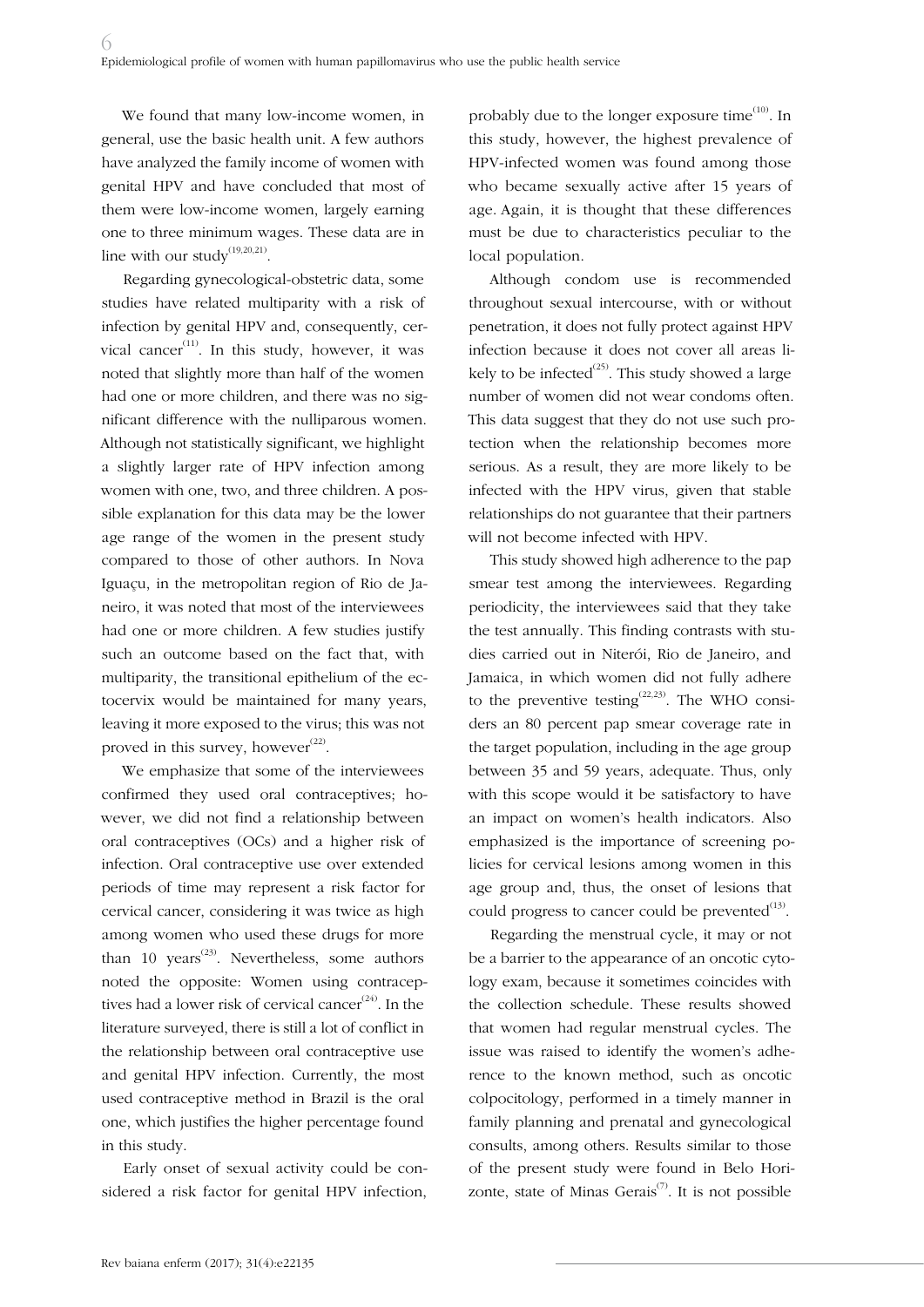to believe that this factor is relevant to genital HPV infection, as it only had some influence on the test collection date.

The question about knowledge about HPV infection and its transmission allowed us to compare this information with a study carried out in Uberaba, state of Minas Gerais, which had results similar to ours<sup>(6)</sup>. Most of the women had knowledge about the infection and how it is transmitted, stating that it is a virus-caused and sexually transmitted disease with potential to lead to cervical cancer. On the other hand, a large proportion of women interviewed believed that HPV infection did not affect men, only women, although they had responded that they knew about genital HPV. These statements show the misinformation there is between knowledge and information transmitted, which, in turn, leads to failures in the STI prevention educational process because, although they were aware of the virus, we noted that a significant portion of them did not use condoms to protect themselves from infections.

When we analyzed the participants' answers about HPV prevention, there was a unanimous assertion that condom use in intercourse is the best precautionary method. Even so, many do not use them. A study carried out in Uberaba showed women acknowledged condom use as the best HPV prevention strategy $^{(6)}$ . One assumption for not using condoms is the high degree of trust the person has in her partner. Although condom does not fully prevent HPV infection, it is the most indicated method. Women recognize that using condoms is the best method to prevent HPV infection; however, they consider condoms a nuisance and that they hinder the couple's sexual intimacy. We realize, therefore, that there are still women who have misleading or limited information about this virus.

Research on the prevalence of HPV infection in the female population is important to assist in mapping the situation in our country. New studies in other Brazilian territories will be important to measure in which regions it is most urgent to promote strategies for the prevention of HPV infection.

#### **Conclusion**

Based on this study $\square$ s results, we sought to get to know the profile of women with genital HPV who are users of a primary health unit in the city of Ribeirão Pires, state of São Paulo. Based on the results, it was possible to determine that the infection affects more single women, 26 (53.06%), of low socioeconomic levels, 42 (85.71%), and with high school educations, 20 (40.82%).

The women showed some knowledge about the HPV infection, the form of transmission, and preventive measures. However, this leads us to infer that they do not have adequate knowledge about HPV and its consequences due to practices that expose them to the threat of infection. Regarding prevention, we found that many women do not use condoms regularly. These elements suggest that they normally use condoms during their first sexual intercourse, but they no longer use such protection when the relationship becomes stable. As a result, they are more exposed to HPV and other vaginal infections.

This reality corroborates the proposal that, because it has been divulged through the various news media (newspapers, magazines, radio, Internet, among others), HPV is currently part of public health issues and a cause for concern, not only among health professionals, but also the population in general.

The results described in this study lead us to reflect on the need for educational activities aimed at clarifying the risk factors related to sexual behavior and increasing information about the virus. These could be efficient strategies to control HPV transmission and to have safe sex. We believe that this measure would have a positive impact on health, since HPV infection is a precursor to cervical cancer, which is highly prevalent in the population.

### **Collaborations**

1. design, project, analysis and interpretation of data: Lígia Souza Machado, Mario Cezar Pires e Ivone Farias Cunha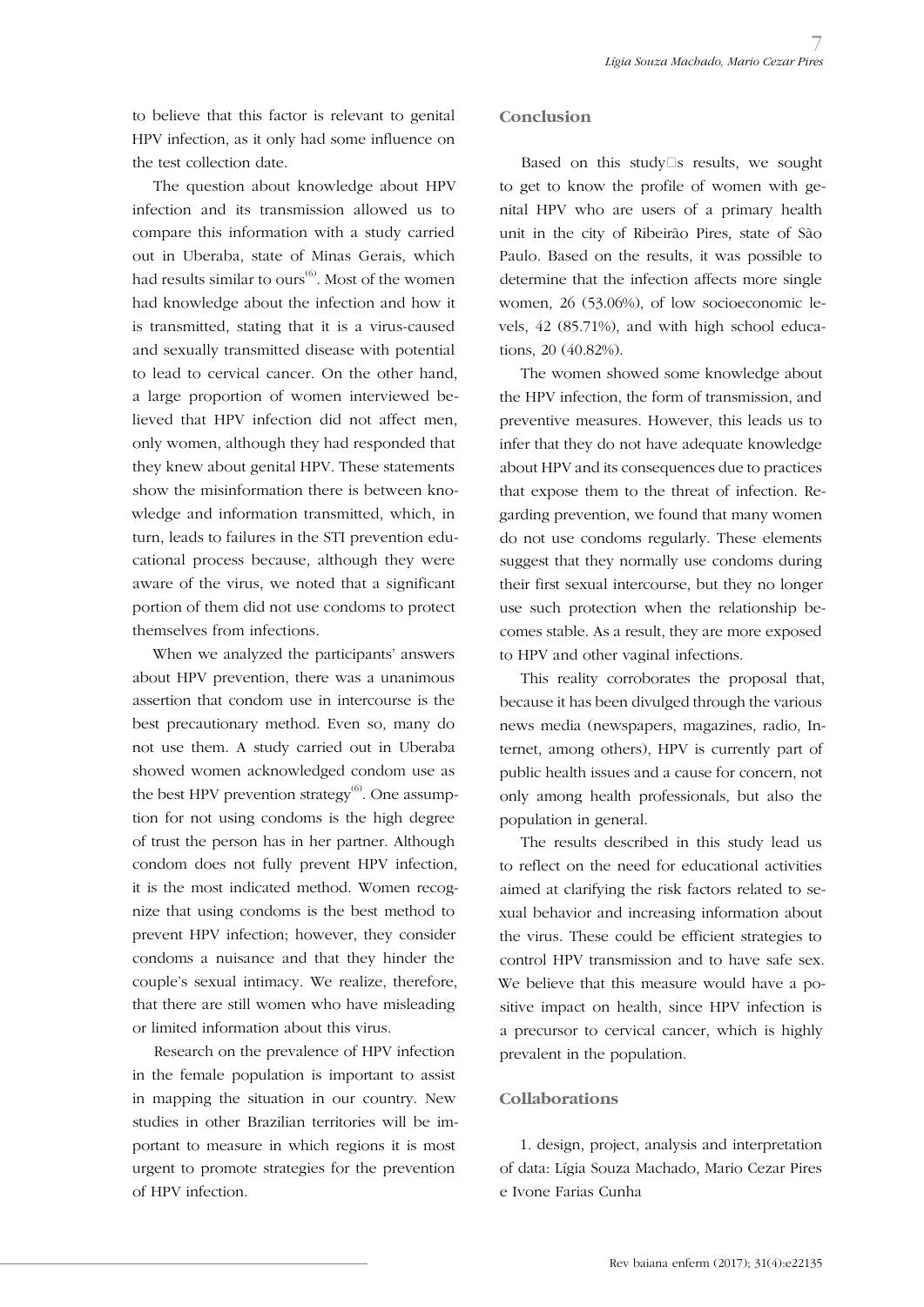2. article writing and critical review of intellectual content: Lígia Souza Machado e Mario Cezar Pires

3. final approval of the version to be published: Lígia Souza Machado e Mario Cezar Pires

### **References**

- 1. Coser J, Boeira TR, Wolf JM, Cerbaro K, Simon D, Lunge VR. Cervical human papillomavirus infection and persistence: a clinic-based study in the countryside from South Brazil. Braz joun infectdis. 2016;20 (1):61-8.
- 2. Costa LA, Goldenberg P. Papilomavírus humano (HPV) entre jovens: um sinal de alerta. Saude Soc. 2013;22(1):249-61.
- 3. Entiauspe LG, Silveira M, Nunes EMN, Basgalupp SP, Stauffert D, Dellagostin OA et al. High incidence of oncogenic HPV genotypes found in women from Southern Brazil. Braz J Microbiol. 2014;45(2):689-94.
- 4. Pimenta ATM, Melli PPS, Duarte G, Quintana SM. Conhecimento de mulheres sobre alguns aspectos do papilomavírus humano. Medicina (Ribeirão Preto). 2014;47(2):143-8.
- 5. Ministério da Saúde (BR), Instituto Nacional de Câncer José Alencar Gomes da Silva. Estimativa 2014: incidência de câncer no Brasil. Rio de Janeiro: Instituto Nacional de Câncer José Alencar Gomes da Silva; 2014.
- 6. Freitas WR, Fedrizzi EN, Aguiar FG. Conhecimento entre estudantes universitários e funcionários de unidades locais de saúde sobre papilomavírus humano e câncer cervical e suas implicações para estratégias de saúde pública e vacinação. DST J Bras Doenças Sex Transm. 2015;27(1-2):40-47.
- 7. Souza AF, Costa LHR. Conhecimento de mulheres sobre HPV e câncer do colo do útero após consulta de enfermagem. Rev Bras Cancerol. 2015;61(4):343-50.
- 8. Marçal JA, Gomes LTS. A prevenção do câncer do colo do útero realizada pelo enfermeiro na Estratégia Saúde da Família: revisão integrativa da literatura. Rev Eletron Acervo Saude. 2013;5(2):479-89.
- 9. Vaccarella S, Lortet-Tieulent J, Plummer M, Franceschi S, Bray F. Worldwide trends in cervical cancer incidence: impact of screening against changes in disease risk factors. Eur J Cancer. 2013;49(15):3262-73.
- 10. Instituto Nacional do Câncer INCA. Estimativa 2016: Incidência do Câncer no Brasil. Rio de Janeiro: Instituto Nacional do Câncer; 2015.
- 11. Zardo GP, Farah FP, Mendes FG, Franco CAGS, Molina GVM, Melo GN, Kusms SZ. Vacina como agente de imunização contra o HPV. Cienc Saúde Coletiva. 2014;19(9):3799-808.
- 12. Santos RFA, Cordeiro CA, Braga LS, Moraes MN, Araujo VS, Dias MD. Conhecimento de idosas sobre o exame citopatológico. Rev Enferm UFPE. 2015;9(2):517-25.
- 13. Baloch Z, Yue L, Yuan T, Feng Y, Wenlin Tai W, Liu Y et al. Status of human papillomavirus infection in the ethnic population in Yunnan Province, China. Bio Med Res Inter. 2015;(2015):10.
- 14. Rocha SMM, Bahia MOB, Rocha CAM. Perfil dos exames citopatológicos do colo do útero realizados na Casa da Mulher, Estado do Pará, Brasil. Rev Pan-Amaz Saúde. 2016;7(3):51-5.
- 15. Ströher DJ, Aramburu TDB, Abad MAS, Nunes VT, Manfredini V. Perfil citopatológico de mulheres atendidas nas Unidades Básicas do Município de Uruguaiana, RS. DST - J Bras Doenças Sex Transm. 2012;24(3):167-70.
- 16. Shi R, Devarakonda S, Liu L, Taylor H, Glenn Mills G. Factors associated with genital human papillomavirus infection among adult females in the United States, NHANES 2007–2010. BMC Res Notes. 2014;(7):544.
- 17. Gaspar J, Quintana SM, Reis RK, Gir E. Fatores sociodemográficos e clínicos de mulheres com papilomavirus humano e sua associação com o vírus HIV. Rev Latino-Am. Enferm. 2015;23(1):74-8.
- 18. Nahar Q, Sultana F, Alam A, Islam JY, Rahman M, Khatun F et al. Genital human papillomavirus infection among women in Bangladesh: findings from a population-based survey. PLoS ONE. 2014;1(9).
- 19. Coelho CMC, Verde RMCL, Oliveira EH, Soares LF. Perfil epidemiológico de exames citopatológicos realizados no LF de Floriano, Piauí. Rev Bras Farm. 2014;95(1):459-73.
- 20. Oliveira Gr, Vieira VC, Barral MFM, Döwich V, Soares MA, Conçalves CV et al. Fatores de risco e prevalência da infecção pelo HPV em pacientes de unidades básicas de saúde e de um hospital universitário do Sul do Brasil. Rev Bra. Gineco. Obstet. 2013;3 (5) 226232.